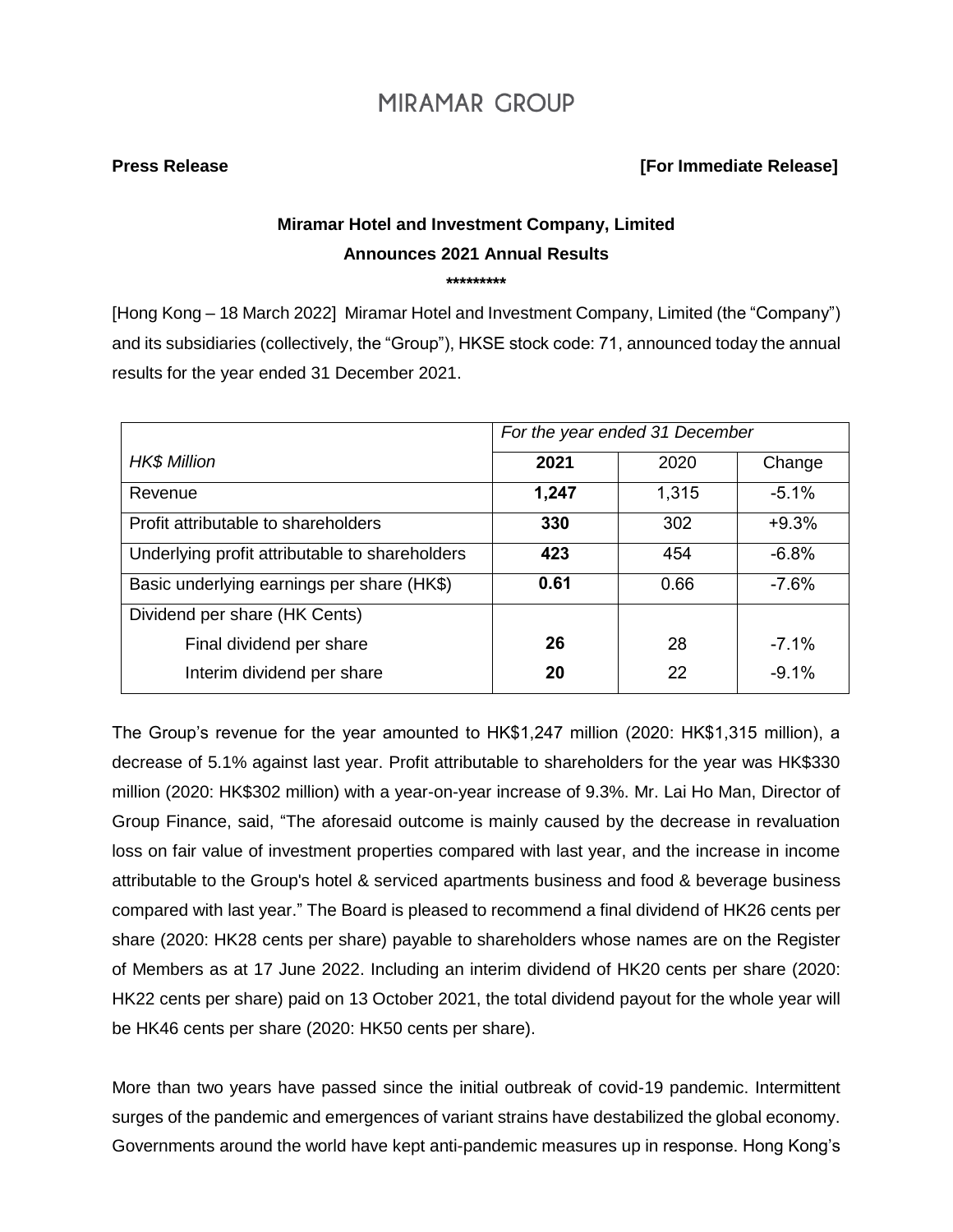local economy rebounded slightly as the pandemic in its fourth wave then was put under control during the middle of last year, which successfully drove up overall consumption sentiments, bringing about a respectable business revival to the Group's hotel & serviced apartments and food & beverage operations. However, early in 2022, the outbreak of the fifth wave dealt a heavy blow to local economic and social functioning once again with the local government following up with the strictest ever social-distancing rules, afflicting the Group's businesses.

Overall, all of the Group's businesses continued to be constrained to varying degrees by the influences of such factors as covid-19 pandemic situation, social-distancing rules and the economic atmosphere. The Group has incessantly kept a close watch on the pandemic and swiftly adjusted its strategies and operations accordingly. Every endeavor has been made to initiate new sales models and product categories, including the launch of the Group's first consumption voucher reward across multiple businesses and pre-sale promotions at eShop. Following a series of marketing initiatives and activities, the hotel & serviced apartments business turned from loss to a surplus and the food & beverage business recorded an increase in revenue. The leasing segment saw a slight drop in overall performance attributed to our continued reliefs to certain tenants seriously affected by the pandemic through rent concession or lease restructuring. Revaluation of the relevant properties continued to dip slightly.

### **Hotels and Serviced Apartments Business**

During the year, the hotel and serviced apartments business recorded a revenue of HK\$286 million, up by 41.8% from last year. The earnings before interest, taxes, depreciation and amortization ("EBITDA") was HK\$4.6 million, a reversal from last year's loss of HK\$5.3 million.

As the pandemic situation continued for more than two years, the hotel sector across the globe was hit to an extent never seen before. With the strictest quarantine measures and cross-border restrictions in place in Hong Kong, the number of visits to Hong Kong slumped by 97.4% to 0.09 million (2020:  $3.57$  million), while overnight visits fell by 93.4% to 0.09 million (2020: 1.36) million). Despite all sorts of limitations, the Group continued to actively explore the local market demand and launched themed staycation packages one after another, including an Australianthemed experience "Wanderful Australia" in collaboration with the Australian government, and the partnered Christmas campaign "The Aurora Of Festive MIRAcles" with the Finnish Tourist Board and Finnair. The aforesaid promotional efforts successfully improved the occupancy rate of The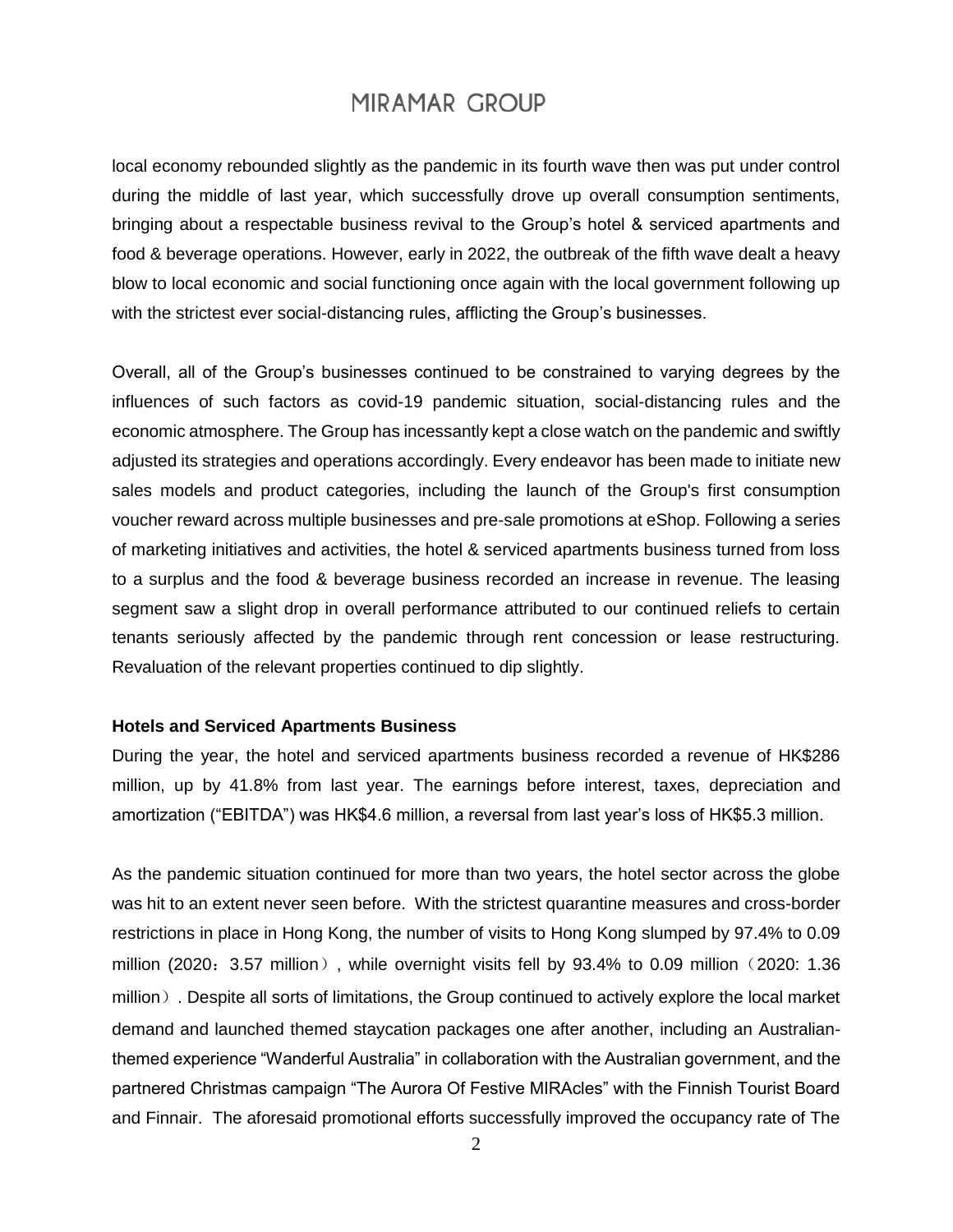Mira Hong Kong Hotel. Meanwhile, against the background of immense demand for quarantine hotels, the Group's Mira Moon Hotel continued to be commissioned as a designated quarantine hotel by the government, with an average occupancy rate of more than 70%.

The Group made agile adjustments to its strategies, which led to a rapid revenue growth of more than 40% in the hotel and serviced apartments business, and its EBITDA reversed from loss to profit. Faced with the onslaught of the pandemic's fifth wave, the Group continued to strengthen cost control in adequate and enduring preparation for an uncertain future.

#### **Property Rental Business**

The revenue of our property rental business decreased to HK\$814 million, with EBITDA at HK\$697 million, down by 0.6% and 2.2% respectively, compared with last year.

In the first half of 2021, with the pandemic retreating pandemic and the government releasing a consumption voucher scheme, Hong Kong's retail market improved moderately. Yet, the overall retail sector was still under pressure, either from operational difficulties, or from shrinking business, which went on to bring pressure to the local leasing business on rental adjustment and lease renewal. Hence, there was an absence of significant improvement in rental income and vacancy rate of commercial shops and buildings in core districts. During the period, the Group continued to provide targeted relief to certain tenants impacted by the pandemic in order to lessen pressures on their operations. At the same time, the Group launched various promotional activities to encourage customer consumption, increase footfall and boost sales, including consumption rebates, themed weekend pop-up markets and various festive events.

Along with increasing public awareness of environmental protection, our shopping malls also infused various green elements into its operational and strategic partnerships, including a rebranded loyalty programme with sustainable living concept; green pop-up markets; and the Gimme LiVe music festival embedded with music and environmental-friendly features. While various efforts were made to promote environmental protection, the Group also encourages shoppers to give back to society by collaborating with charities such as UNICEF and Food Angel. To further enhance the customers' experience, the mall invited a number of specialty brands and restaurants to join in, including Umegaoka Sushi No Midori Souhonten, Nuttea, and the first image concept store for men RICKYKAZAF.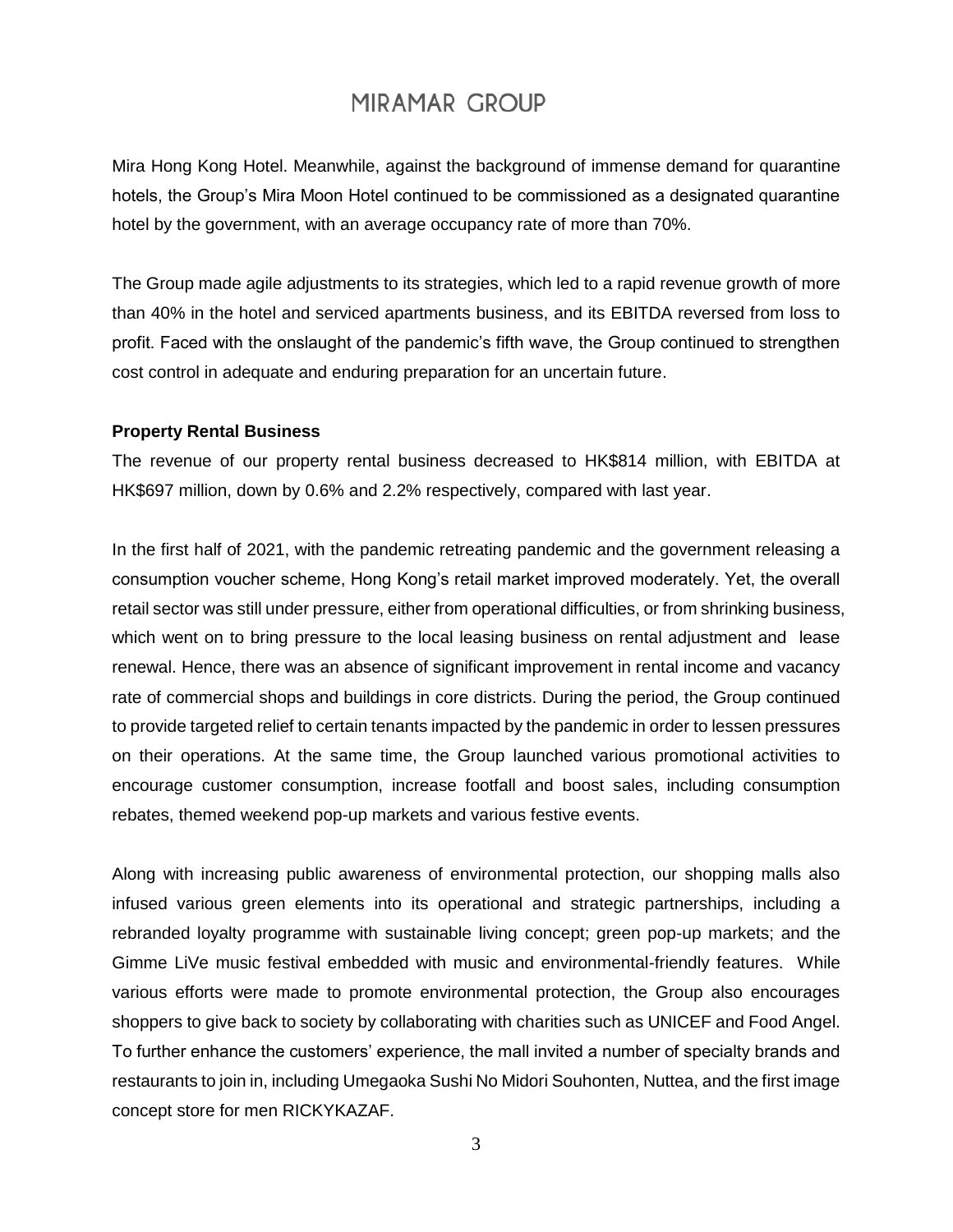#### *Change in fair value of investment properties*

The Group's investment properties (mainly the Mira Place) are stated at fair value, and reviewed on a semi-annual basis. The fair value of investment properties is determined based on the opinions obtained by the Group from an independent professional surveyor firm (Cushman & Wakefield Limited). The prolonged impact of covid-19 adversely affected the overall economy and consumption propensity, and carried pressures onto the local rental market for shops and offices. During the year, the fair value of the Group's total investment properties decreased by HK\$112 million (2020: decreased by HK\$152 million). As at 31 December 2021, the book value of the overall investment properties was HK\$15.2 billion.

#### **Food and Beverage Business**

The Group's food and beverage business recorded revenue of HK\$133 million, up by 11.0%, compared with last year; EBITDA recorded loss of HK\$10.8 million for the year, which loss was reduced as compared with last year.

Early last year, the government relaxed social distancing measures when the pandemic situation was under control. Consumption sentiment among citizens began to improve steadily, and dinein business and reservation rate started to recover. With the launch of the "vaccine bubble" programme in April last year, the Group's restaurants quickly adjusted its operational model to type C or D, and raised the upper limits on the maximum diners per table and the total capacity of the restaurants, as well as extending the operating hours, in order to capture the rising demands for dine-in services and festive celebrations. Meanwhile, the Group continued to stimulate sales through special offers for dine-in and takeaway and advance sales through Mira eShop. The Group also actively sought collaborative business opportunities, including joining hands with liquor wholesalers in launching festive hampers and wine tasting menus. In view of the potential of the local catering market, the Group closed two restaurants during the year, and actively preparing to introduce brand-new dining concepts to extend new markets and demographics. Thanks to the various agile sales strategies, the year's revenue improved in comparison to last year.

### **Travel Business**

Due to the resurgence in covid-19 cases, cross-border reopening was delayed indefinitely and there was yet no sign of the international tourism market recovering. Just like any other peers in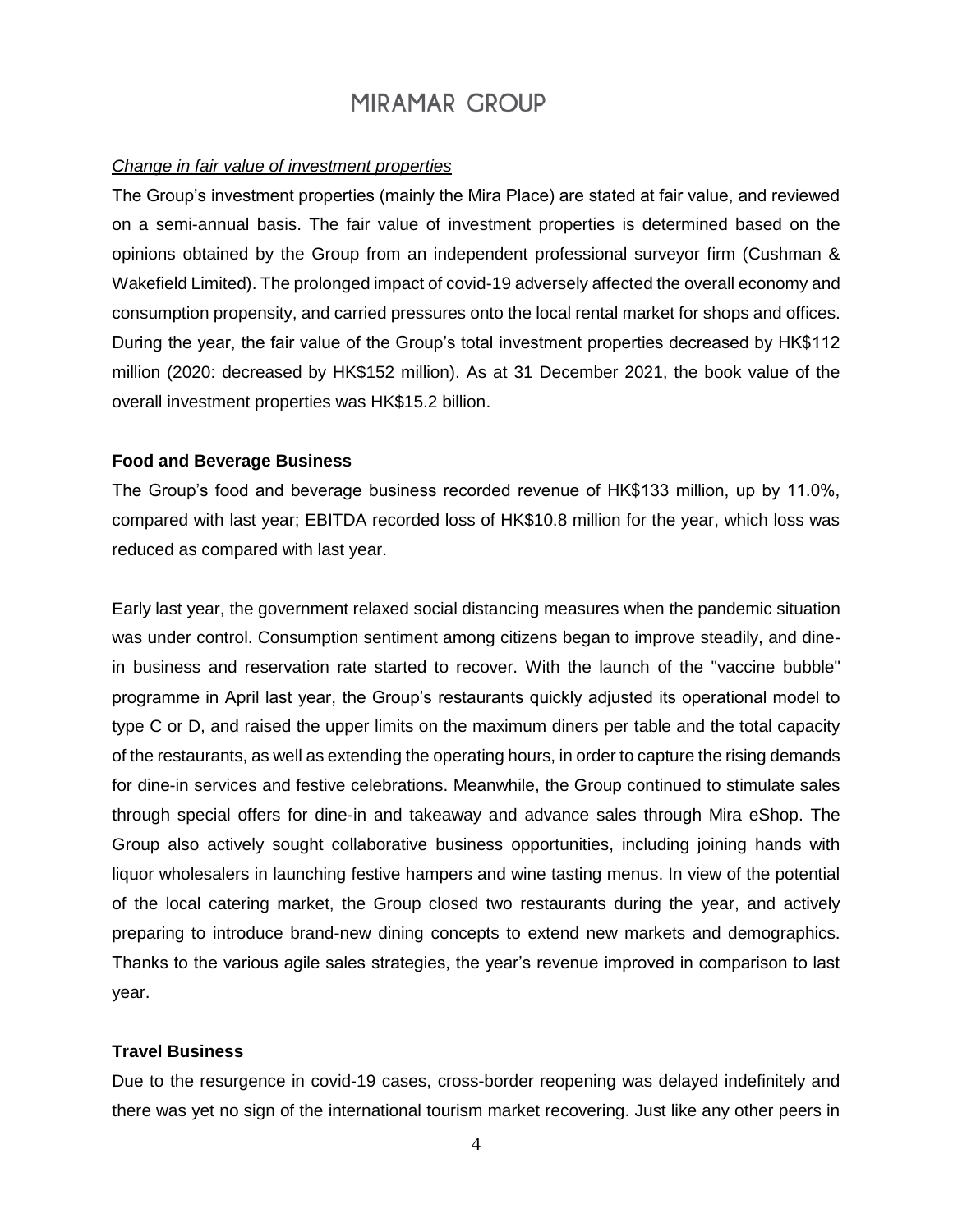the industry, the Group's travel business stayed in a standstill. Though the government had once announced the resumption of open-sea cruise travel in the middle of last year, it was once again called to a halt by early 2022, in view of the mutated virus widely spreading, overlaying the local tourism market with heavy dark clouds. The Group's travel business recorded revenue of HK\$13.5 million, down by 92.2% compared with HK\$173.7 million last year, and EBITDA recorded a loss of HK\$23.3 million, similar to that of last year. The management will continue to closely monitor the market situation, the latest border control measures and mandatory quarantine policies, and to strictly control costs and adjust operating strategy in a timely manner.

#### **Operating and other expenses**

Despite the discouraging outlook around the globe, the Group continued to strictly control costs and improve its operating efficiency. On the other hand, in accordance with the Hong Kong Accounting Standards, the Group is required to conduct regular assessments of its leased rightto-use assets, other properties, plant and equipment. Due to the enduring pandemic, the operating income derived from these assets is expected to decline, hence an impairment provision of HK\$31.6 million on the aforesaid assets was made during the year. Overall operating costs dropped to HK\$163.3 million (2020: HK\$165.8 million).

#### **Corporate Finance**

The Group is committed to a stable and healthy financial policy, with more than sufficient funds and credit lines secured, that would enable the Group to cope with any uncertain economic situation forthcoming, and to undertake business development plans of promising prospect. The Group maintained a good liquidity position, with very mild liquidity risk. The Group's gearing ratio (calculated by dividing consolidated total borrowings by the consolidated total shareholders' equity) as of 31 December 2020 was nil (31 December 2020: 0.02%). Consolidated net cash was at approximately HK\$5.2 billion (31 December 2020: HK\$5.0 billion), and no bank loan (31 December 2020: HK\$2.99 million).

### **Business Outlook**

Currently, Hong Kong comes under the impact of a rapid spread of variant strains, reversing the hard-to-come-by economic recovery and the slightly-improved business environment last year into a ditch of uncertainties, dragging down the pace of economic recovery. Faced with the recursive nature of the pandemic situation, the Group will, nonetheless, maintain a prudent and